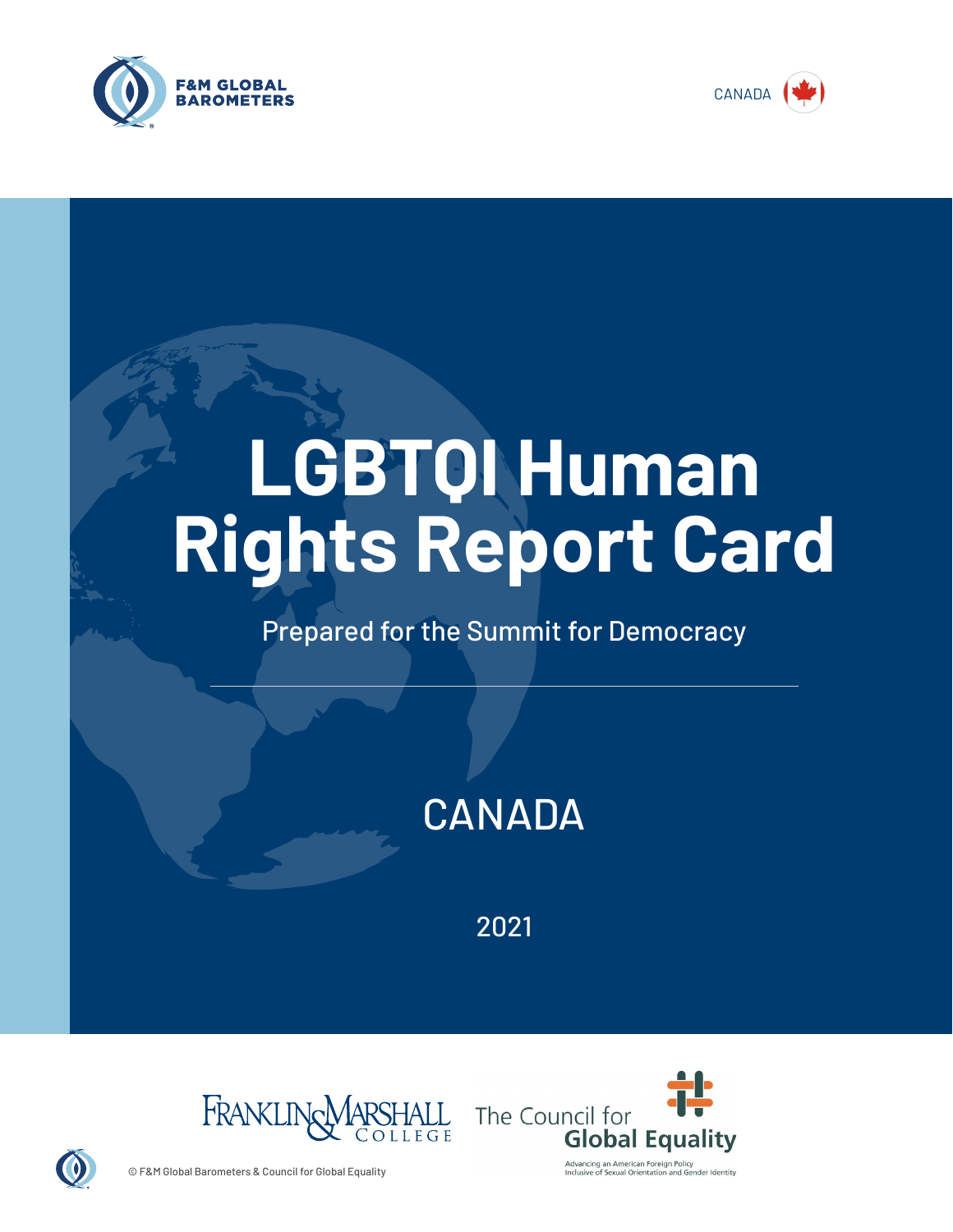



# Canada

# Report Card on the Human Rights of LGBTQI Peoples

## **OVERVIEW**

Inclusive democracies value the democratic, economic, and social contributions of *all* citizens. Indeed, democracy itself cannot thrive unless the human rights of all people are protected, and this must include protections for often marginalized lesbian, gay, bisexual, transgender, queer, and intersex (LGBTQI) peoples. Advancing rights for the protection of LGBTQI people is also closely correlated to broader democratic dividends, including efforts to address democratic backsliding, fight corruption, and build resilient movements to fight authoritarianism. These themes of the Summit for Democracy are also themes of LGBTQI movements around the world.

This report card provides a concise measurement of the attainment of core human rights protections for LGBTQI individuals. It sets the collective standard for participating states' core legal obligations toward LGBTQI peoples and consequently the ability of LGBTQI citizens to contribute to and benefit from democratic institutions. Countries are graded on three dimensions: Basic Rights, Protection from Violence, and Socio-economic rights. Only one state has achieved all benchmarks. The Summit for Democracy signals the start of a year of action when all states will have an opportunity to demonstrate progress in advancing the human rights and democratic participation of LGBTQI peoples.

The report card is based on **2020** baseline data and will be updated during the year of action to reflect advances over the coming year, culminating in a 2022 report at the end of the Summit process.

| $0 - 59\%$ | $60 - 69\%$ | $70 - 79\%$ | $80 - 89%$ | $90 - 100\%$ |
|------------|-------------|-------------|------------|--------------|
| Failing    | Poor        | Fair        | Good       | Excellent    |

# **REPORT CARD SCALE**

# **ADDITIONAL DEMOCRACY INDICATORS**

| Democracy Index<br>Full Democracy 8-10   Flawed Democracy 6-8   Hybrid Democracy 4-6   Authoritarian 0-4 | 2020                | 9.24/10  |
|----------------------------------------------------------------------------------------------------------|---------------------|----------|
| Freedom House Freedom in the World<br>Free 70-100   Partly Free 40-69   Not Free 0-39                    | 2020                | 98/100   |
| <b>Corruption Perceptions Index</b><br>Very Clean 100/100   Highly Corrupt 0/100                         | 020<br>$\sim$       | 77/100   |
| <b>Global Acceptance Index</b><br>High Acceptance 10   Low Acceptance 0                                  | 2017-20             | 9.02/10  |
| <b>Fragile States Index</b><br>Sustainable 0-30   Stable 30-60   Warning 60-90   Alert 90-100            | 2020                | 18.7/100 |
| <b>UNDP Gender Inequality Index</b><br>Very High 0.0   Low 1.0                                           | တ<br>$\overline{5}$ | 0.08/1   |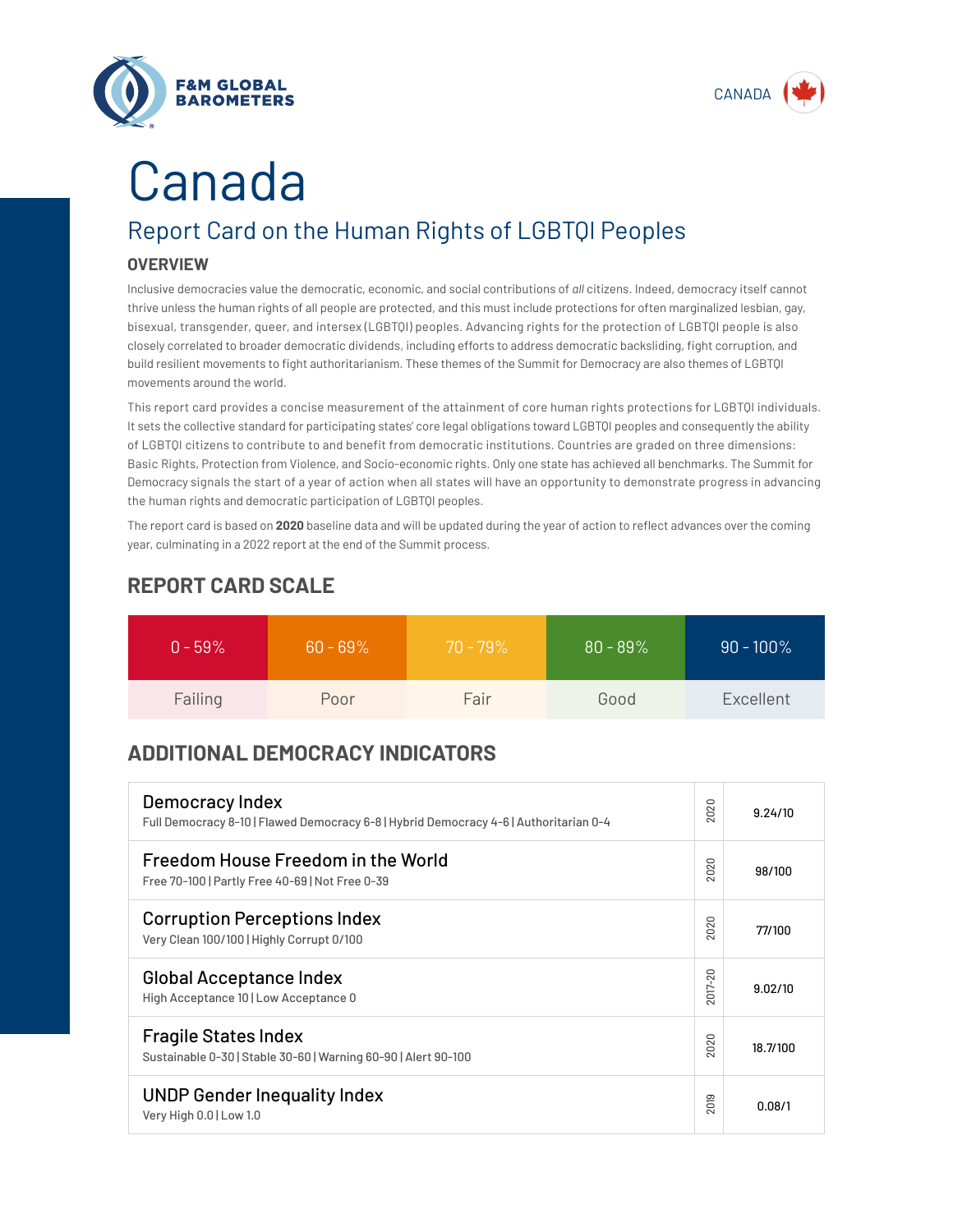



**The report card items are based on 2020 baseline data.**

| 100% | <b>DIMENSION 1: BASIC HUMAN RIGHTS</b>                                                               |            |                          |
|------|------------------------------------------------------------------------------------------------------|------------|--------------------------|
|      | 1 No criminalization of sexual orientation                                                           |            | $\overline{\phantom{0}}$ |
|      | 2 No criminalization of gender identity or expression                                                |            |                          |
|      | 3 Freedom from arbitrary arrest based on sexual orientation                                          |            |                          |
|      | 4 Freedom from arbitrary arrest based on gender identity                                             |            | O                        |
|      | 5 Legal recognition of gender identity                                                               |            | $\bigcirc$               |
|      | 6 No physiological alteration requirement for legal gender recognition                               |            | $\bigcirc$               |
|      | 7 No psychiatric diagnosis requirement for legal gender recognition                                  |            | $\bigcirc$               |
|      | 8 LGBTQI organizations are allowed to legally register                                               |            | O                        |
|      | 9 LGBTQI organizations are able to peacefully and safely assemble                                    |            |                          |
|      | 10 Security forces provide protection to LGBTQI pride participants                                   |            |                          |
| 70%  | <b>DIMENSION 2: PROTECTION FROM VIOLENCE</b>                                                         | <b>YES</b> | N <sub>0</sub>           |
|      | 11 Ban on gay conversion therapy                                                                     | o          |                          |
|      | 12 Hate crimes legislation includes sexual orientation                                               |            |                          |
|      | 13 Hate crimes legislation includes gender identity                                                  |            | $\bigcirc$               |
|      | 14 Hate crimes legislation includes sex characteristics                                              |            |                          |
|      | 15 Hate speech laws include sexual orientation                                                       |            | $\bigcirc$               |
|      | 16 Hate speech laws include gender identity                                                          |            | O                        |
|      | 17 Equality body mandate exists                                                                      |            |                          |
|      | 18 Prohibition of medically-unnecessary non-consensual medical interventions on intersex individuals |            |                          |
|      | 19 Gender affirming prison accommodations                                                            |            |                          |
|      | 20 Asylum for LGBTQI individuals is available within the country                                     |            |                          |
| 90%  | <b>DIMENSION 3: SOCIO-ECONOMIC RIGHTS</b>                                                            | <b>YES</b> | N <sub>0</sub>           |
|      | 21 Workplace non-discrimination laws include sexual orientation                                      |            |                          |
|      | 22 Workplace non-discrimination laws include gender identity                                         |            |                          |
|      | 23 Workplace non-discrimination laws include sex characteristics                                     |            |                          |
|      | 24 Fair housing non-discrimination laws include sexual orientation                                   |            |                          |
|      | 25 Fair housing non-discrimination laws include gender identity                                      |            |                          |
|      | 26 Head of state supports marriage equality                                                          |            |                          |
|      | 27 State allows for marriage equality                                                                |            |                          |
|      | 28 State prohibits discrimination in healthcare based on sexual orientation                          |            |                          |
|      | 29 State prohibits discrimination in health care based on gender identity                            |            |                          |
|      | 30 Legal classifications (such as an X sex or gender marker) universally available                   |            |                          |
|      |                                                                                                      |            |                          |